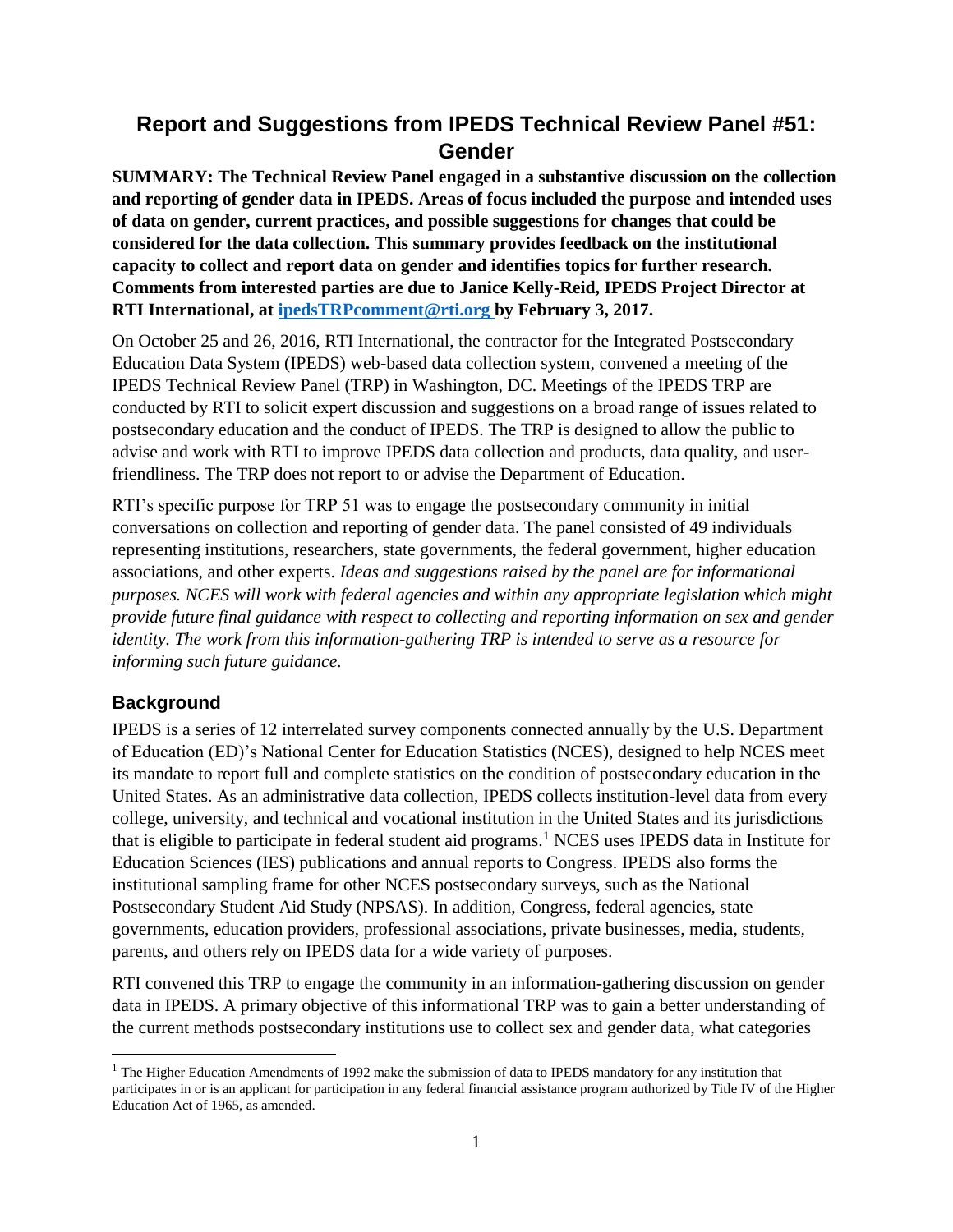they use, and how they report this information to IPEDS. To this end, the panel was asked to discuss the collection of gender data in the context of institutional capacity and data needs. Background on this topic was informed by a review of current guidance on gender unknown in IPEDS; conversations with IPEDS data providers; and examples of recent efforts from  $ED^2$  and other federal agencies<sup>3</sup>, research groups<sup>4</sup>, and postsecondary institutions on the subject of gender identity. For the reader's convenience, this document references websites and reports that provide information maintained by other entities.

## **Discussion Item #1: Clarify Data Sought – Sex or Gender**

IPEDS collects student data by gender in five survey components: Fall Enrollment, 12-month Enrollment, Admissions, Completions, and Graduation Rates, as well as staff data by gender in one component: Human Resources. Within these components, gender is reported using two categories: male or female. NCES uses demographic data from IPEDS in several reports that provide descriptive statistics on students and staff in postsecondary education. As part of its annual reports program, NCES issues two congressionally mandated reports – the *Condition of Education* and the *Digest of Education Statistics* – and uses *sex* (male and female) to present IPEDS data on gender. IPEDS guidance does not define *sex* or *gender* or the categories in which this information is collected (men and women). Sex and gender are two distinct concepts: working definitions provided by the World Health Organization note that *sex* refers to the biological and physiological characteristics that are used to define men and women (male and female are sex categories), while *gender* refers to the socially constructed set of roles, behaviors, and characteristics of women and men.<sup>5</sup> The panel was asked to review and provide feedback on the terminology used in IPEDS and whether data that is measured as *gender* in IPEDS could be more accurately described as *sex.*

**Lack of clarity in data and terminology**. Panelists noted that ambiguity in the intended measurement concept (i.e., sex or gender) contributes to confusion about what the data actually represent (i.e., sex, gender, or both). Currently, no clarity exists in the ways in which institutions report gender/sex to IPEDS. To be more precise, institutions vary in how (or if) they distinguish between gender and sex in their systems and it is unclear if data they report to IPEDS is collected using a system predicated on the "male" and "female" binary or is actually self-identified gender. This poses a problem that cannot be fixed by simply relabeling IPEDS survey categories.

**Conflation of two very different terms**. Panelists noted that IPEDS conflates sex and gender by using the terms interchangeably. If IPEDS were to use sex instead of gender moving forward, this

[https://sites.usa.gov/fcsm/files/2014/04/Evaluations\\_of\\_SOGI\\_Questions\\_20160923.pdf,](https://sites.usa.gov/fcsm/files/2014/04/Evaluations_of_SOGI_Questions_20160923.pdf) [https://sites.usa.gov/fcsm/files/2014/04/SOGI\\_Research\\_Agenda\\_Final\\_Report\\_20161020.pdf](https://sites.usa.gov/fcsm/files/2014/04/SOGI_Research_Agenda_Final_Report_20161020.pdf)

<sup>&</sup>lt;sup>2</sup> 20 U.S.C. §§ 1681-1688; Dear Colleague Letter: Transgender Students (May 13, 2016)[, www.ed.gov/ocr/letters/colleague-](http://www.ed.gov/ocr/letters/colleague-201605-title-ix-transgender.pdf)[201605-title-ix-transgender.pdf.](http://www.ed.gov/ocr/letters/colleague-201605-title-ix-transgender.pdf); Office of Elementary and Secondary Education, Examples of Policies and Emerging Practices for Supporting Transgender Students (May 2016)[, http://www2.ed.gov/about/offices/list/oese/oshs/emergingpractices.pdf](http://www2.ed.gov/about/offices/list/oese/oshs/emergingpractices.pdf)

<sup>3</sup> The Office of Management and Budget (OMB) initiated the Federal Interagency Working Group on Measuring Sexual Orientation and Gender Identity in 2015 to begin addressing concerns regarding the availability of data for sexual and gender minority populations and methodical issues in collecting such data. To date, they have released three working papers: [https://sites.usa.gov/fcsm/files/2014/04/current\\_measures\\_20160812.pdf,](https://sites.usa.gov/fcsm/files/2014/04/current_measures_20160812.pdf)

<sup>&</sup>lt;sup>4</sup> In 2011, the Williams Institute at the UCLA School of Law produced a report from a convening of multi-disciplinary and multiinstitutional experts to increase population-based data about transgender people and other gender minorities by advancing sexand gender-related measures for population-based surveys: [http://williamsinstitute.law.ucla.edu/wp-content/uploads/geniuss](http://williamsinstitute.law.ucla.edu/wp-content/uploads/geniuss-report-sep-2014.pdf)[report-sep-2014.pdf](http://williamsinstitute.law.ucla.edu/wp-content/uploads/geniuss-report-sep-2014.pdf)

<sup>5</sup> <http://apps.who.int/gender/whatisgender/en/>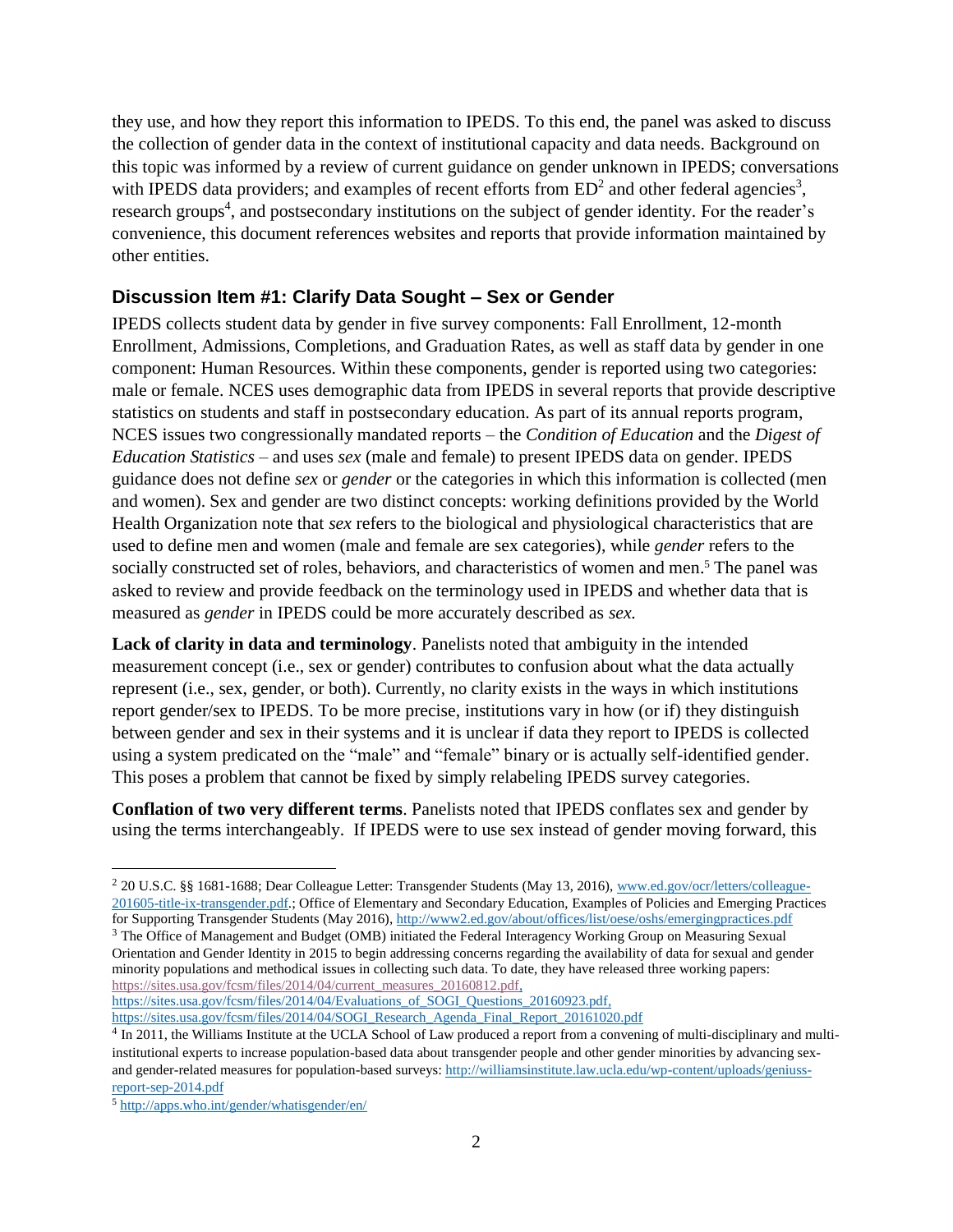represents a significant change that would need to be addressed through additional guidance or clarification on the appropriate classifications or, more likely, a change in reporting structure. This, in turn, would require a number of institutions to modify their data systems and resurvey students and staff to align with federal standards. In addition, substituting sex for gender would affect interactions with other federal agencies that rely on IPEDS data, particularly with respect to civil rights compliance and federal grant funding allocations.

#### **Discussion Item #2: Purpose of Gender Data**

Panelists considered the purpose and current uses of gender data to provide feedback on the extent to which IPEDS needs data on subpopulations beyond the current reporting categories.

**Collection at the institution level.** Panelists acknowledged the need for institutions to have demographic data that accurately reflects the diverse populations they serve. Data that allows for a broad categorization of gender can help facilitate discussions about policy, resource allocation, and issues that affect traditionally underrepresented populations. Collecting better gender data on admissions forms provides institutions with information needed to track the admissions, retention, and graduation rates of transgender and gender minority students. Administrators can use such data to illustrate the need for targeted resources and other support to better meet the needs of these students. Institutions need staff demographic data for workforce equity purposes. Providing opportunities for individuals to self-identify fosters an inclusive campus climate and demonstrates a commitment to promoting a safe and productive learning and work environment.

**Collection at the federal level.** Data are needed to produce better information on the demographic characteristics of students and staff, while also monitoring civil rights enforcement and carrying out legislative mandates. Data are needed to record and address equity; that is, ensuring that access, opportunities, and experiences are equitable among students and staff of all genders. NCES coordinates the collection of information and data acquisition activities of the Education Division and the U.S. Department of Education's Office of Civil Rights. Race/ethnicity and gender data by level are necessary for the Office for Civil Rights to perform functions mandated by Title VI and Title IX.<sup>6</sup> Gender data are also used to allocate funding and to answer policy and research questions. Under NCES reauthorization statutes,<sup>7</sup> NCES is tasked with "collecting, analyzing, cross-tabulating, and reporting, to the extent feasible…by gender [and] race." Additionally, the *Higher Education Act* of 1965, as amended, requires that NCES make available information about postsecondary institutions, which include enrollment by race and ethnicity, gender, enrollment status, and residency.

Panelists highlighted privacy concerns that could potentially negate the value of such data in a federal administrative data collection. Although the aggregation of data at the institution level removes much of the risk of disclosure, small cell sizes increase the risk of revealing personal or sensitive information about individual students and staff without their consent. Panelists noted

<sup>6</sup> NCES was mandated by **t**he 1976 amendments (P.L. 94-273) to the 1974 statute (P.L. 93-380) establishing NCES added a provision (later removed) requiring the coordination of the collection of information and data acquisition activities of the Education Division [of HEW] and the Office for Civil Rights [OCR]. NCES and OCR have collaborated since that time, in HEGIS and in IPEDS, for the collection of racial/ethnic data needed for compliance with Title VI of the Civil Rights Act of 1964 (34 CFR 100.6(b)), and regulations implementing Title IX of the Education Amendments of 1972 that require data on gender (34 CFR Part 106).

<sup>7</sup> The *Education and Sciences Reform Act* of 2002 (P.L. 207-279) established the National Center for Education Statistics (NCES) within the Institute of Education Sciences (20 U.S.C. 9541) and gives NCES a broad set of collection powers to fulfill the Congressional mandate to report full and complete statistics on the condition of postsecondary education in the United States.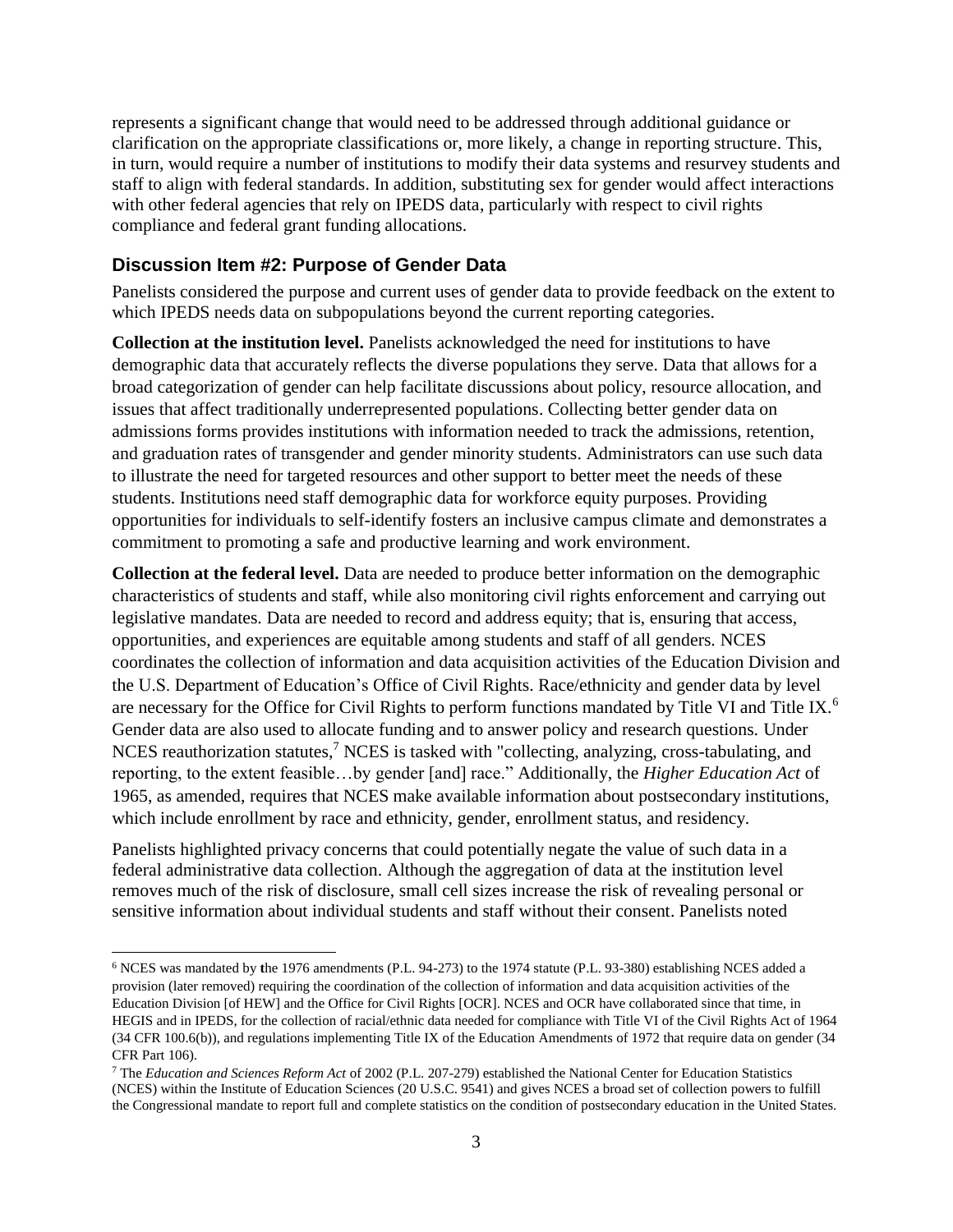specific privacy concerns pertaining to students in degree programs with low enrollment, members of racial and ethnic minorities, and students and staff at institutions located in small towns. Releasing data that inadvertently reveals or implies information that is intended to be kept private, such as individual's transgender status, can expose individuals to unintended consequences.

Although IPEDS no longer suppresses data, panelists pointed out that gender is a personally identifying characteristic and would require suppression, should this level of detail be reported at the federal level. Privacy issues are further compounded when considered in the context of a federal student unit record system. Given these concerns, panelists questioned whether the NCES sample surveys, such as the National Postsecondary Student Aid Study and the Beginning Postsecondary Students Longitudinal Study, might be better vehicles to collect self-reported gender information from respondents while also allowing NCES to meet its requirements for reporting by race/ethnicity and gender. However, panelists also acknowledged that IPEDS serves as the sampling frame for these surveys and suggested that further research should explore the impact of data for small population groups.

# **Discussion Item #3: Definitions for Collection**

The panel was asked to provide input on what data are imperative in IPEDS to meet the postsecondary data needs of the federal government and data users, while at the same time recognizing the diversity of the population and the desire to accommodate more inclusive terms. The panel focused specifically on the collection of such data in the context of a federal administrative data collection.

**Sexual orientation data.** Sexual orientation can be measured in three dimensions: sexual identity, sexual attraction, and sexual behavior. Panelists acknowledged that sexual orientation is an important area for research but raised concern with its application in required federal administrative data collection. A combination of 1) the lack of a federal legislative mandate for collecting this data; 2) concern regarding the privacy of both students and staff; 3) potentially small cell size; and 4) concern with requiring the disclosure of sexual orientation to the federal government all contribute as supporting reasons why sexual orientation should not be pursued for IPEDS at this time. Should the collection of sexual orientation measures become a federal mandate, a separate TRP should be convened to gather input from the postsecondary community.

**Gender identity data.** Gender can be measured in several dimensions, including gender identity and gender expression. Gender identity, or an individual's self-identified sense of gender, may or may not correspond to one's sex assignment at birth. Panelists noted that in general, it is individuals' gender identity (rather than sex) which govern their experiences on campus. They identified gender identity at the time of reporting as the preferred measure for IPEDS, particularly if the purpose of gender data is to address equity and identify barriers in higher education. They also noted personal needs for recognition; collecting gender identity grants individuals the autonomy in how they are represented in an administrative collection.

Panelists noted that gender identity is an inherently complex concept with many distinct categories in which individuals identify. The challenge is defining gender identity for federal reporting while also acknowledging that identity is a dynamic construct that may change over time. Panelists suggested that should IPEDS collect data on gender identity, clear and consistent definitions are needed to ensure data integrity. Further study is needed to address existing definitions that could be adapted to fit for IPEDS purposes. Panelists suggested that any changes to the categories or definitions in IPEDS should be the product of a federal interagency collaborative effort; and when possible,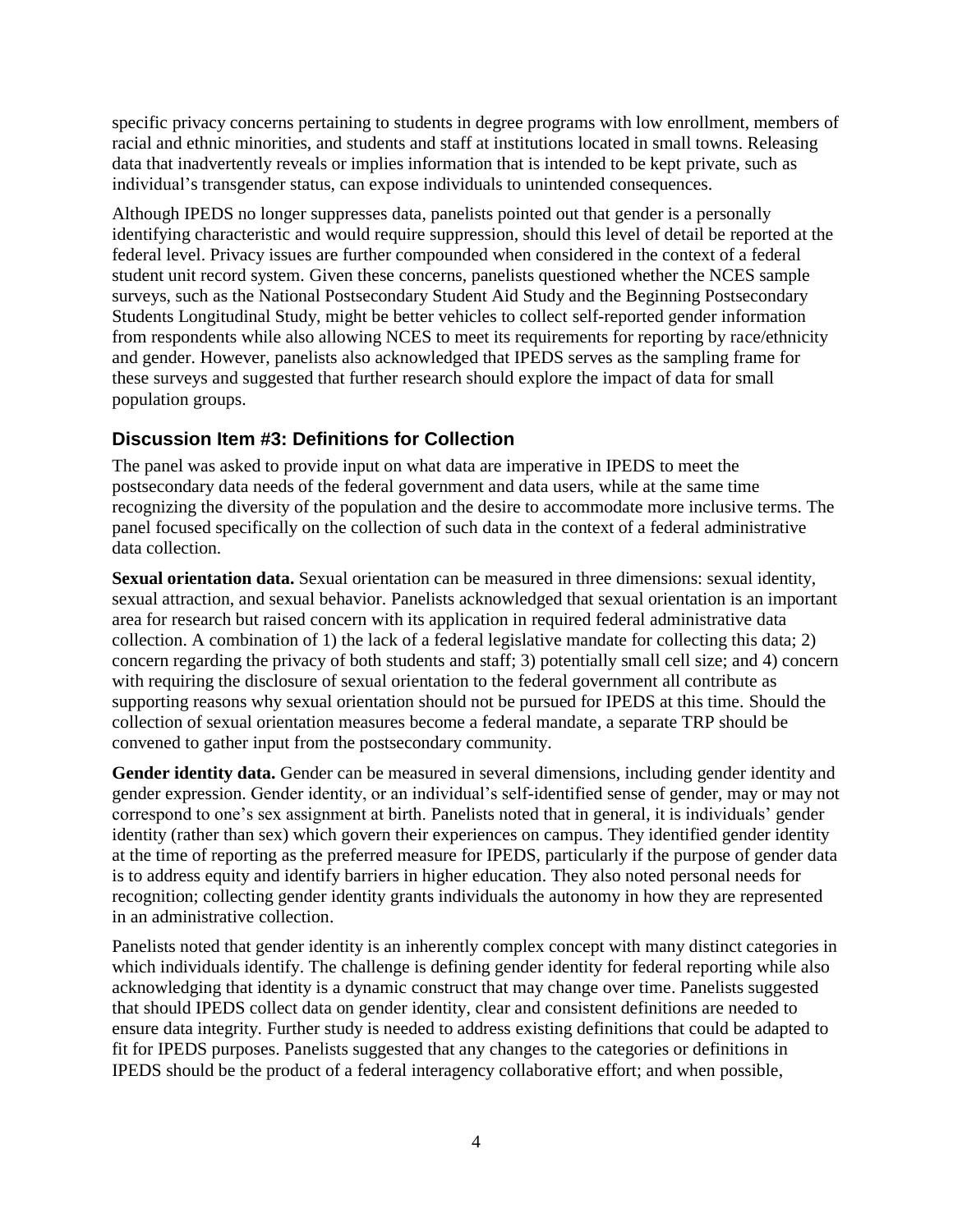changes to IPEDS should also be implemented uniformly across state longitudinal data systems and elementary/secondary administrative data collections.

## **Discussion Item #4: Institution Methods**

Panelists discussed common methods institutions use to collect, store, and report gender data. Discussion focused on two primary areas of concern: gender data in IPEDS are limited to the male and female categories; and the current guidance for handing the reporting of individuals for whom gender is unknown.

**Collection methods.** Panelists shared examples of methods institutions use to administer the collection of gender/sex data to highlight the range of current practices. In general, methods differed on exactly what data are collected, whether data are collected at initial application or registration, methods for updating or changing gender identity on student and employment records, and what data are connected to enrollment and employment records. Collection methods include (but are not limited to) the following examples:

- **Collect sex; report sex.** Institutions collect data in binary sex categories male and female -- a choice that may not accurately reflect an individual's gender identity – and use sex for federal reporting purposes. Sex itself is not a single, indivisible term and can refer to sex assigned at birth or current legal sex; the framing of the question varies by institution. Panelists noted that sex at birth does not address or accurately reflect individuals who legally change their sex.
- **Collect sex and gender identity; report sex.** Institutions collect sex using the binary of male and female and preferred pronoun or self-identified gender (e.g., through opt-in categories in which individuals who do not identify as either male or female can describe how they identify). A number of institutions include optional questions related to gender identity on applications and admissions forms, either by adding this question to their own application materials or collecting data through the Common Application or Universal College Application. The Common Application, with more than 600 member colleges, is used by more than one million applicants. The Universal College Application is smaller in coverage but useful to more colleges that have sought an alternative to the Common Application. Both include options for individuals to self-identify their gender.
- **Collect sex and gender; report on gender (when possible).** Recommended approaches by the Williams Report and Federal Interagency Working Group for collecting demographic items include a measure for gender identity that are: a two-step protocol that involves querying gender identity and sex as separate questions or a modified one-variable option to collect gender/sex in the same question. Some institutions expand the two-step protocol to include a sexual orientation question in addition to a gender/gender identity question. Institutions report individuals to IPEDS in the category that most closely matches their gender identity or are classified as gender unknown and subsequently reported to IPEDS in either the male or female category.

Response options vary with respect to the level of detail in which institutions capture data on gender/sex. In some cases, gender classifications are neither mutually exclusive nor exhaustive; some institutions allow respondents to select multiple gender options (i.e., all that apply).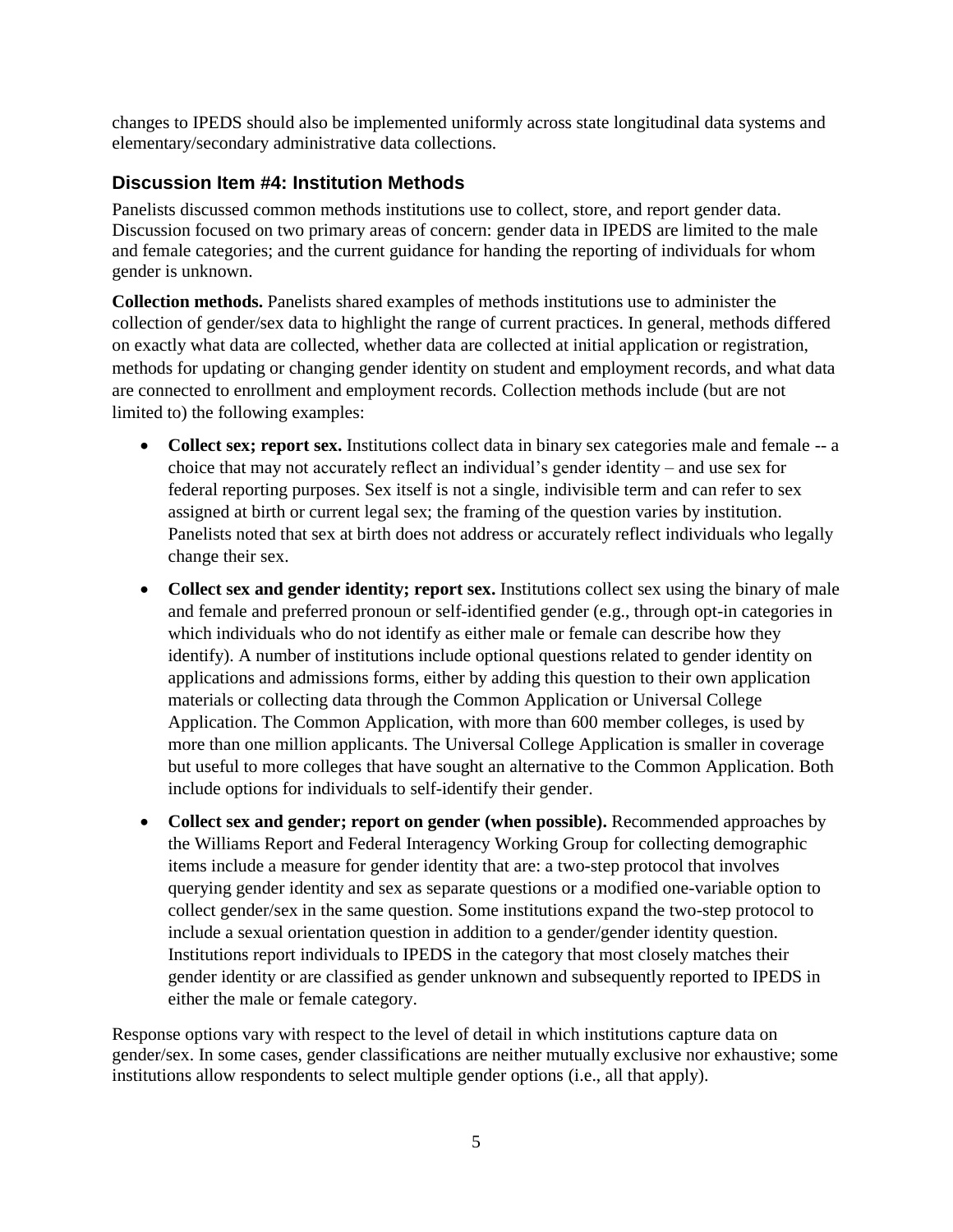**Storing methods.** Institutions also have varying capacities to store gender data in enterprise resource planning systems, student record systems, or human resources platforms. The source of gender/sex data are typically student applications, staff job applications, and personal data updates from continuing students and staff in self-service portals. Although several panelists noted that modifications to software were relatively easy to implement at their campuses, the replication of information and maintenance is often more complex for comingled data from multi-campus sources in a merged data base. Some institutions that capture individuals' preferred gender designation, such as preferred name and pronoun use this information locally and store it separately from current legal sex; panelists described using frozen census files to assign gender for IPEDS reporting, which requires manual data entry to address longitudinal changes. They also noted that some institutions maintain administrative data for students and staff in separate databases that are governed by different campus offices. Coordinating across campus offices to retrieve data may be difficult particularly if offices sequester the data behind a firewall.

**Reporting methods.** Institutions use a variety of methods to address missing gender when reporting to IPEDS. As noted, IPEDS guidance prescribes that individuals who do not elect or identify either male or female (i.e., gender unknown) are still to be included in IPEDS in order to report or match the total counts. Panelists acknowledged that the practice is intended to ensure the completeness of data for statistical purposes. Institutions have the discretion to decide how best to handle reporting; common methods include: 1) apportioning unknown evenly among categories of men and women; 2) proportional assignment based on known ratios of men and women; 3) reporting all instances of unknown gender in one of the two categories; 4) using the individual's name to determine gender; and 5) random assignment. IPEDS data providers have expressed their unease with assigning an individual's gender for IPEDS reporting and have requested additional guidance from NCES on the appropriate classification for gender unknown.

Panelists pointed out that legitimate unknown (did not respond) and responses that do not fit within the male or female categories (unable to respond) represent two distinct reasons for nonresponse; conflating the two is problematic. The arbitrary assignment of individuals into gender categories erases an important dimension of identity for individuals who indicate an identity other than male or female and systematically excludes these individuals from the data analysis. Panelists expressed strongly that IPEDS should discontinue the practice of instructing institutions to allocate gender unknown into the current categories.

#### **Discussion Item #5: IPEDS Survey Items**

The panel identified "gender unknown" as an area where changes to the current reporting method could improve the quality of the gender data reported to IPEDS. Though the number of individuals whose gender is unknown represents a small fraction of the population and varies by institution, panelists projected that gender unknown is expected to increase at their campuses going forward. They considered several ways to address gender unknown to overcome the need for institutions to assign gender, but were unable to reach a conclusion on a single clear solution. Panelists advised that the lack of a definitive solution should not be interpreted as an attempt to maintain the status quo; rather it illustrates the complexities of this topic and the need for further study. The panel discussed the following possible suggestions for modifying or altering the current methods of collecting gender data in IPEDS and identified barriers to implementing these changes. These issues cannot be resolved independently by the TRP, but would need to be part of a larger conversation with the higher education community and coordination on the part of the federal government.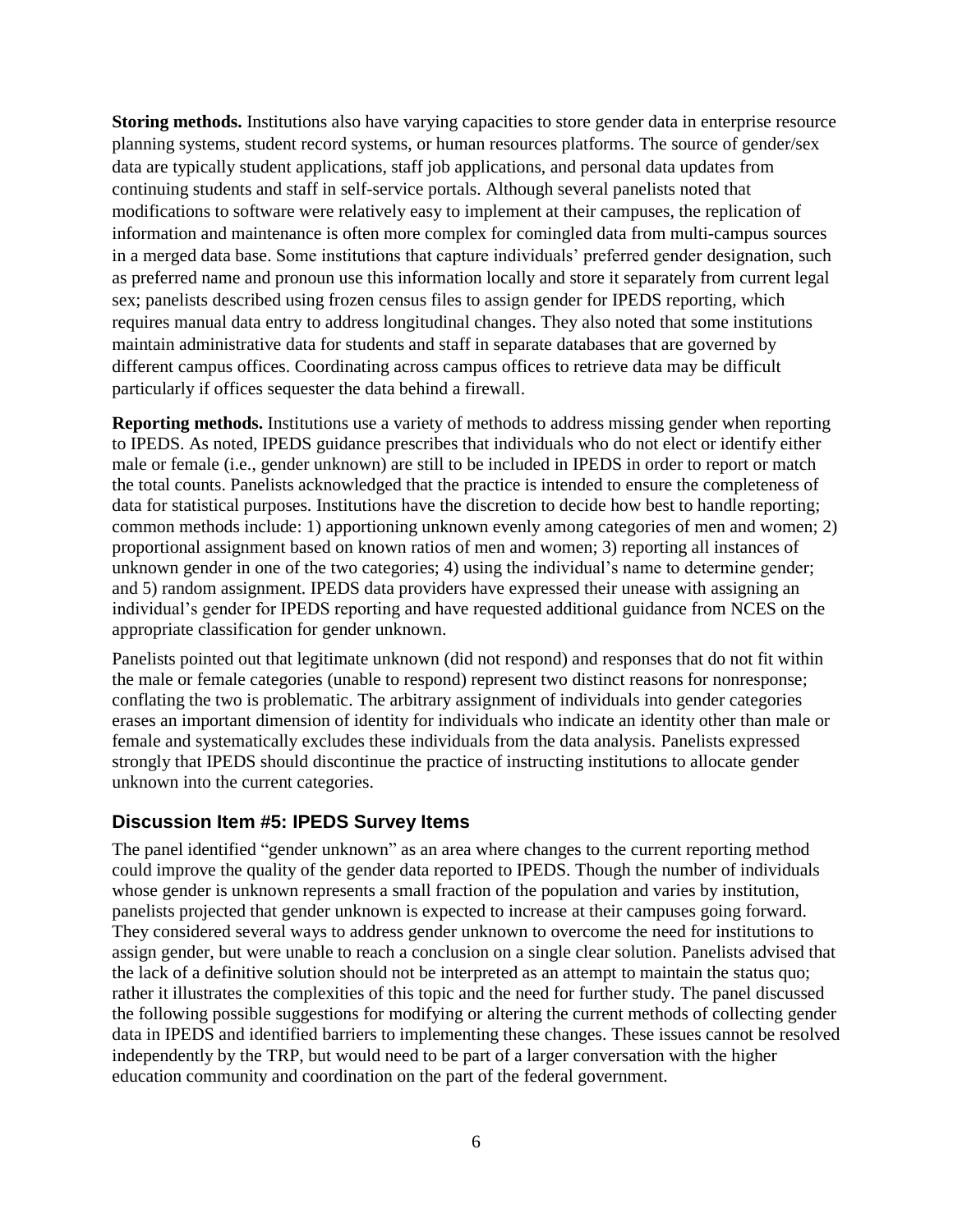- **Include gender unknown in the aggregate totals but not in the detail (report gender data using the current two categories).** This approach would apply the same logic as the guidance for gender unknown in the Admissions survey component. Meaning individuals whose gender is unknown would be included in the totals, but not the detail. The men and women categories do not need to sum to the total (thereby creating a de facto unknown category).
- **Add category for reporting gender unknown (report gender data using the current two categories + one remainder category for "unknown")**. IPEDS survey forms use federally standardized race/ethnicity categories and include an unknown category for reporting individuals whose race/ethnicity is not known. The panel considered adding a similar category for reporting individuals whose gender is unknown. If a gender unknown category is added, IPEDS should implement an automatic edit check to flag high percentages of gender unknown data; to add further transparency, institutions would be prompted to provide an explanation for the reported data or indicate the question wording and response options used to collect gender.
- **Add category to accommodate gender identity in categories other than male or female in a separate category from gender unknown (report gender data using the two current categories + one new aggregate reporting category + one remainder category for "unknown").** Meta-analysis by the interagency working group suggests that item-level nonresponse among sexual orientation and gender identity questions is based on characteristics that are of consequent statistical importance.<sup>8</sup> To address concerns with conflation in the gender unknown category, the panel considered separating the unknown category into two separate categories: an unknown category to strictly include nonresponse (did not respond) and an additional, distinct category for reporting individuals who do not identify as either male or female.

The primary issue with any approach that uses a category for unknown (either as a de facto unknown category or as a separate reporting category) is that the current reporting structure does not accommodate gender unknown when reporting data involving the construction of cohorts. For example, the Graduation Rates survey component draws from the Fall Enrollment survey component's full-time, first-time degree/certificate-seeking undergraduate students, where students are reported by race/ethnicity and gender. Students who are not reported in one of the gender categories (men, women) in the Fall Enrollment component would not be reflected in the initial cohorts of students by race/ethnicity and gender that are preloaded as the denominator for reporting graduation rates. Panelists noted that excluding students whose gender is unknown runs counter to the goal of counting all students in IPEDS, particularly in the context of student success and completion. Further investigation is needed to address the impact of this change on affected survey components and how this approach would affect compliance with the provisions of the *Student Right to Know and Campus Security Act* of 1990 and regulations implementing Title IX that require data by gender.

Panelists also cited issues regarding changes or updates to gender between the establishment of an initial cohort and subsequent data collections (i.e., graduation rates). Given that IPEDS captures data at a single time-point, and gender can be a dynamic construct which may change over time, IPEDS

 $\overline{a}$ 

<sup>8</sup> "Evaluations of Sexual Orientation and Gender Identity Survey Measures: What Have We Learned" by the Federal Interagency Working Group on Improving Measurement of Sexual Orientation and Gender Identity in Federal Surveys, 2016. [https://sites.usa.gov/fcsm/files/2014/04/Evaluations\\_of\\_SOGI\\_Questions\\_20160923.pdf](https://sites.usa.gov/fcsm/files/2014/04/Evaluations_of_SOGI_Questions_20160923.pdf)